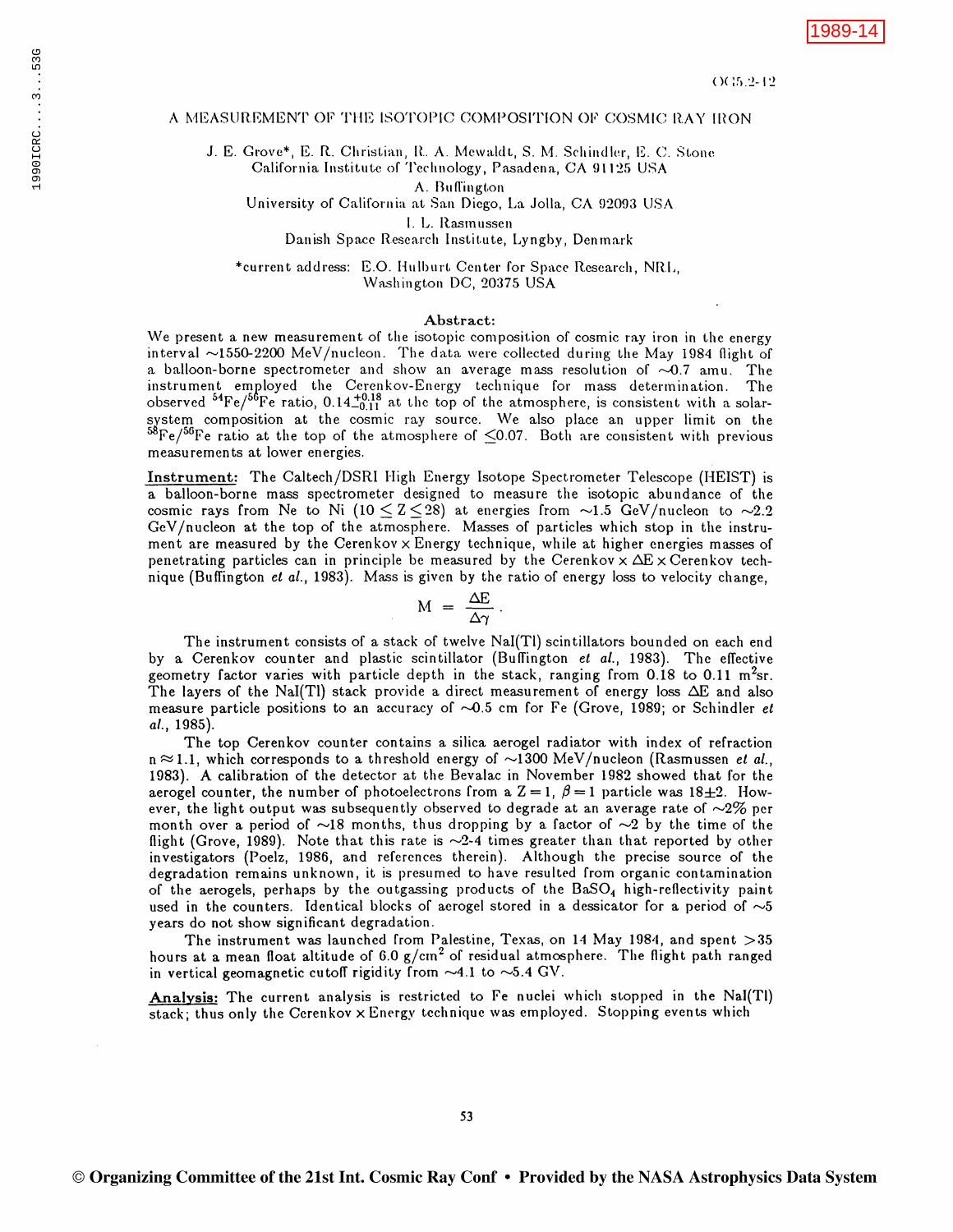did not suffer charge-changing interactions were selected through a multi-step process. An initial rough selection of stopping Fe-group events  $(24 \leq Z \leq 28)$  was achieved by the dE/dx x Energy method and by rejecting those events showing evidence of interaction daughters in the layers following the stopping point. A subsequent detailed comparison of response in the Nal(Tl) stack with the expected Bragg curve gave a charge measurement at several points in the instrument. A total of 32 stopping, non-charge-changing Fe nuclei were identified, while a Monte Carlo simulation predicted that 54 such events should have been observed (Grove, 1989). A number of uncertainties exist in the simulation, including the assumed spectrum at the top of the atmosphere and the filtering by the geomagnetic field, so that the disagreement may not be considered significant. Figure 1 shows a mass histogram of these events, along with the best fit discussed below.



Figure 1: Mass histogram of the 32 Fe events, renormalized by the maximumlikelihood mass scale factor. The smooth curves are the calculated mass distributions for the isotopes of Fe.

The isotopic composition of Fe measured in the instrument is modified from that at the top of the atmosphere by nuclear interactions in the atmosphere and in the detectors. This includes a non-negligible number of neutron-stripping interactions in the NaI(Tl) stack, leading to a low-mass tail for a beam of a single isotopic species. We therefore used a maximum-likelihood technique to fit the measured masses with calculated mass distributions that accounted for these neutron-stripping interactions in the atmosphere and instrument. The calculated mass distributions were derived by convolving an assumed Gaussian resolution function with the result of a Monte Carlo calculation of the expected amount of neutron stripping. Cross sections on high-Z materials were derived from those of Webber (1987) on hydrogen. We have demonstrated that this procedure gives good agreement between the observed and the calculated mass distribution for <sup>55</sup>Mn using Bevalac calibration data (Grove, 1989).

Free parameters of the fit in Figure 1 were the  ${}^{58}Fe/{}^{56}Fe$  and  ${}^{54}Fe/{}^{56}Fe$  abundance ratios at the top of the atmosphere, along with the mass scale and mass resolution. We did not attempt to fit the abundances of  $^{57}$ Fe and  $^{55}$ Fe -instead we assumed a solar-system abundance of these isotopes at the cosmic ray source (GCRS) and propagated them to the top of the atmosphere as described below. Note that the solar-system abundance of the electron-capture nuclide <sup>55</sup>Fe is negligible, and thus its abundance at the top of the atmosphere is equal to the amount produced by the galactic propagation. We assumed that <sup>55</sup>Fe is stable once accelerated to cosmic ray energies because the probability of electron attachment from the ISM and subsequent decay is negligibly small at these energies (Grove, 1989).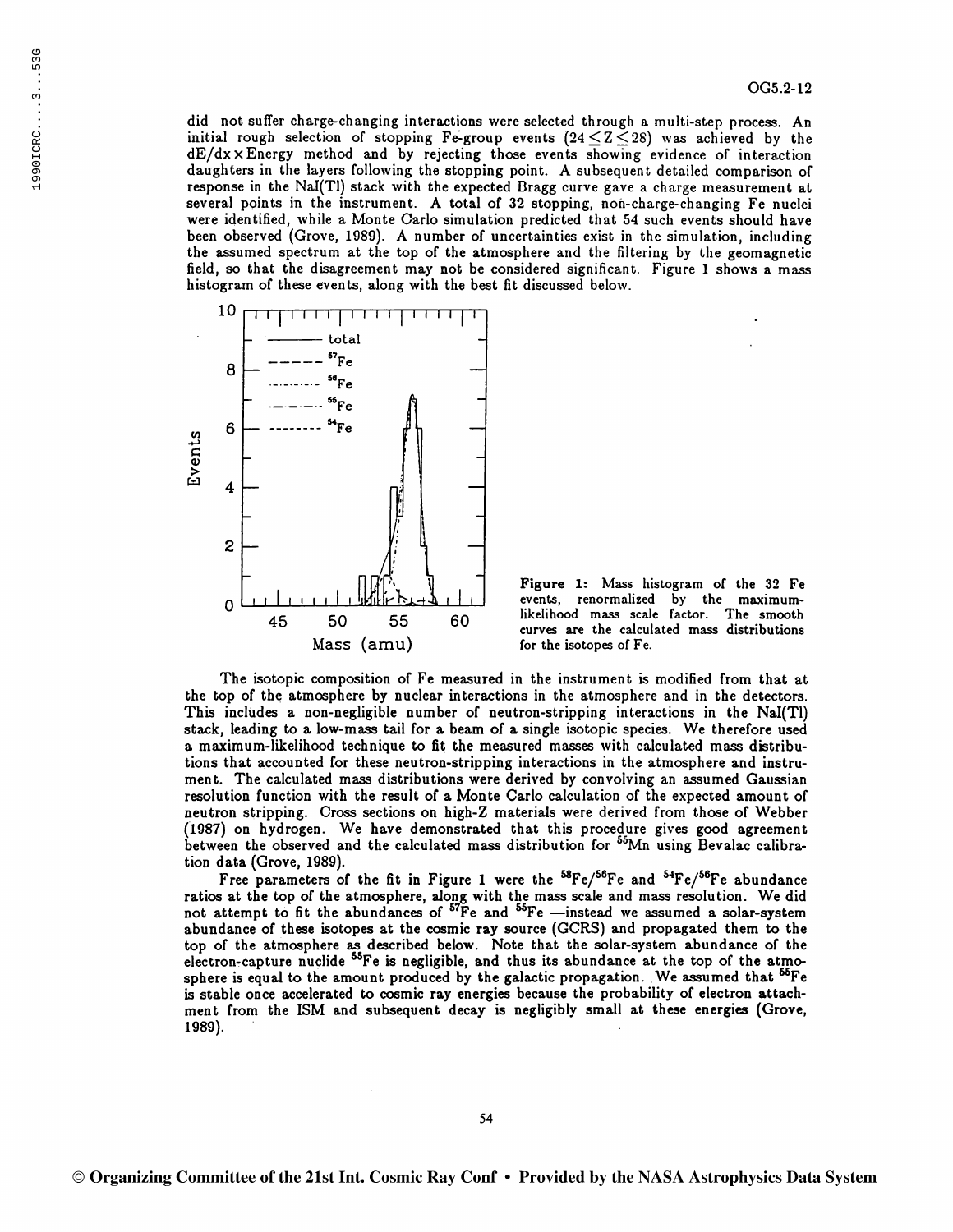The average mass resolution obtained was  $0.67\pm0.17$  amu, consistent with theoretical estimates. The principal contributions to the mass resolution were from photoelectron statistical fluctuations, aerogel mapping uncertainties, and aerogel response normalization errors, all of which were increased by the degradation of the light yield of the radiator. The observed resolution from the Bevalac calibration done in November 1982 was  $0.52\pm0.01$ amu for <sup>55</sup>Mn.

To interpret the measured composition, we propagated trial Fe isotopic abundances at the GCRS to the top of the atmosphere using a Leaky Box model that accounted for spallation interactions and deceleration in the ISM (assumed to be hydrogen), and also allowed unstable species to decay. Interaction cross sections were from Webber (1987). We used the source spectrum and rigidity-dependent mean escape length from Engelmann et al. (1985), and a mean mass density of 0.3 amu/cm<sup>3</sup> in the propagation volume. We used the force-field approximation of Gleeson and Axford  $(1968)$  to account for solar modulation, although its effect on composition at these energies is small.

Note that <sup>54</sup>Mn may decay by  $\beta^-$  emission to <sup>54</sup>Fe during propagation with a half-life which is rather uncertain. This decay can have a significant effect on the interpretation of the <sup>54</sup>Fe/<sup>56</sup>Fe ratio observed at Earth (Grove *et al.*, 1990). Assuming  $\tau_{\nu} = 2 \times 10^6$  years (Koch *et al.* 1981) and a solar-system abundance ratio at the GCRS (i.e., <sup>54</sup>Mn absent and (Koch et al. 1981) and a solar-system abundance ratio at the GCRS (i.e.,  $^{34}$ Mn absent and  $^{54}$ Fe/ $^{56}$ Fe = 0.0632), the  $^{54}$ Fe/ $^{56}$ Fe ratio at 1750 MeV/nucleon increases by  $\sim$ 15% with respect to the ratio derived assuming that the weak decay does not occur.

Discussion: The table below summarizes our observations in the energy interval  $\sim$ 1550- $2200$  MeV/nucleon at the top of the atmosphere, with 68% confidence intervals and 84% confidence upper limits. Note the large lower error bar for the observed  ${}^{54}Fe/{}^{56}Fe$  ratio. Uncertainties in the propagation correction are large enough that our estimate of the  ${}^{54}Fe/{}^{56}Fe$  ratio at the GCRS may also be considered to be an upper limit. Also listed for comparison are the solar system ratios (Anders and Ebihara, 1982).

| Fe isotopic abundance ratios<br>$\sim$ 1550-2200 MeV/nucleon |                        |                        |              |
|--------------------------------------------------------------|------------------------|------------------------|--------------|
| Ratio                                                        | Top of Atmos.          | GCRS                   | Solar System |
| $\frac{{}^{54}\text{Fe}}{{}^{55}\text{Fe}}/{}^{56}\text{Fe}$ | $0.14_{-0.11}^{+0.18}$ | $0.12_{-0.11}^{+0.18}$ | 0.063        |
|                                                              | $\equiv 0.044$         | $\equiv 0.0$           | 0.0          |
| ${}^{57}\text{Fe}/{}^{56}\text{Fe}$                          | $\equiv 0.024$         | $\equiv 0.023$         | 0.023        |
| $^{58}Fe/^{56}Fe$                                            | $<$ 0.07 $\,$          | $<$ 0.07 $\,$          | 0.0032       |

\*<sup>54</sup>Mn decay  $\tau_y \equiv 2 \times 10^6$  years.  $\rho \equiv 0.3$  amu/cm<sup>3</sup>

To improve the upper limit placed on the <sup>58</sup>Fe/<sup>56</sup>Fe ratio given above, we have combined our data with those of Mewaldt *et al.* (1980). We assume (conservatively) that one <sup>58</sup>Fe event was observed-the event with highest mass from the mass histogram in Figure 1, out of 26.5 56Fe from this data set and 27 Fe from the Mewaldt *et al.* data set. The Poisson. 84% confidence upper limit for the expected number of events when fewer than two are observed is 3.3 events, from which we derive a ratio of  $^{58}Fe/^{56}Fe = 0.062$ . Our abundance ratios are consistent with previous measurements at lower energies (Tarlé et al. 1979, Mewaldt *et al.* 1980, Webber 1981, and Young *et al.* 198ll.

Figure 2 summarizes five measurements of the <sup>54</sup>Fe/<sup>56</sup>Fe abundance ratio at the GCRS as a function of energy. The data are plotted approximately at the average of their energy intervals at the top of the atmosphere or the orbit of Earth. All observed ratios have been propagated from Earth back to the GCRS by the same algorithm described above. The uncertainties of the current measurement are large due to the moderate mass resolution (comparable to that of Tarlé et al. and Young et al.) and low counting statistics. The dashed line indicates the solar-system ratio. In all cases, the observations are consistent with a solar-system source composition, although they do permit significant enhancements in  $^{54}$ Fe and  $^{58}$ Fe.